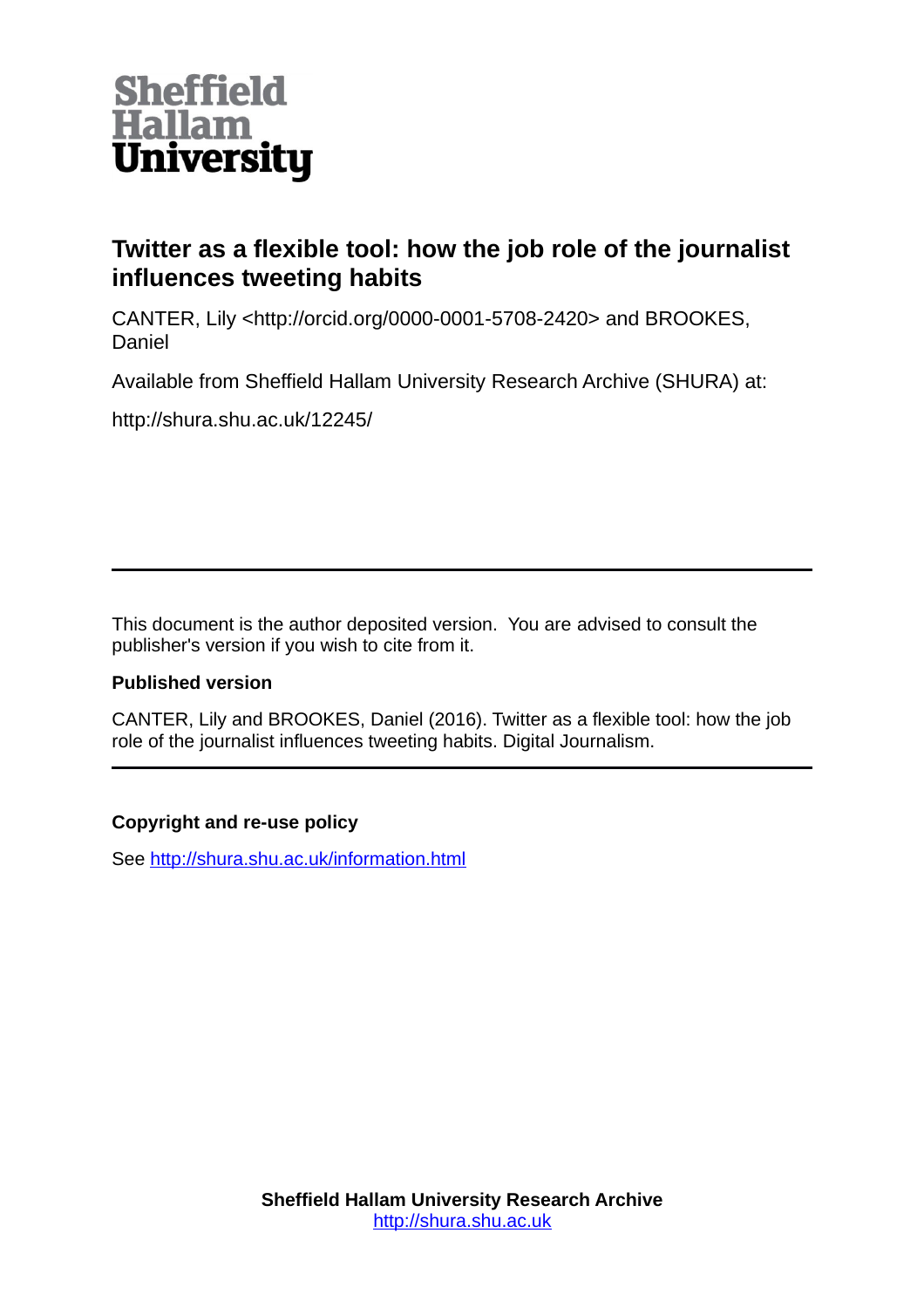# TWITTER AS A FLEXIBLE TOOL

# How the job role of the journalist influences tweeting habits

*This study focuses on the tweeting habits of journalists with different job roles at a UK city newspaper. The Twitter profiles of 16 journalists working at The Star in Sheffield were captured in 2014 and a content analysis was conducted to examine the types of information each individual was reporting. The data revealed Twitter was being utilised as a versatile tool for gathering, reporting and disseminating news and there was correlation between types of tweets and the job role of the profile account holder. Those in managerial positions tended to include more hyperlinks to their own news website and use Twitter as a promotional tool whereas sports journalists tended to use the social media platform as a live reporting tool. News reporters at the newspaper did not regularly link back to their legacy platform preferring to use Twitter to build relationships and interactions with users. The authors conclude that this data together with similar comparative studies are useful for identifying patterns in changing journalistic roles within a local, national and international context. The emerging trends challenge the notion of the redefinition of the journalist as a universal role and instead point towards multiple redefinitions of the varying roles of journalists.* 

KEYWORDS Twitter; practices; roles; journalism; hyperlinks; tools

#### **Introduction**

City newspapers in the UK continue to experience a steady decline in circulation as a result of market fragmentation and a shift towards online and digital content via multiple platforms. Smartphone use for news has reached a third of the population in the UK and tablet use currently stands at 23 per cent and rising (Newman 2014). Meanwhile print newspapers such as the Manchester Evening News and Birmingham Mail have seen circulation drop year-on-year by 23 and 27 per cent respectively between 2014 and 2015 (Hold the Front Page 2015a) whilst their website audiences have seen exponential growth. Newspaper sales for the Manchester Evening News currently stand at around 56,000 yet their website audience has expanded by 200 per cent in the past year and now boasts 415,000 daily unique users (Hold the Front Page 2015b).

This change in news consumption has led city and regional newspapers to invest heavily in online technologies to further their readership and reach through their websites, Apps and social media profiles which are being accessed on desktops, laptops, tablets and smartphones. With its wide reaching capacity, simplicity and speed Twitter has been adopted by news organisations as the number one social media tool due to its easy engagement with users and huge commercial potential. The platform is free to use but can raise brand profile significantly and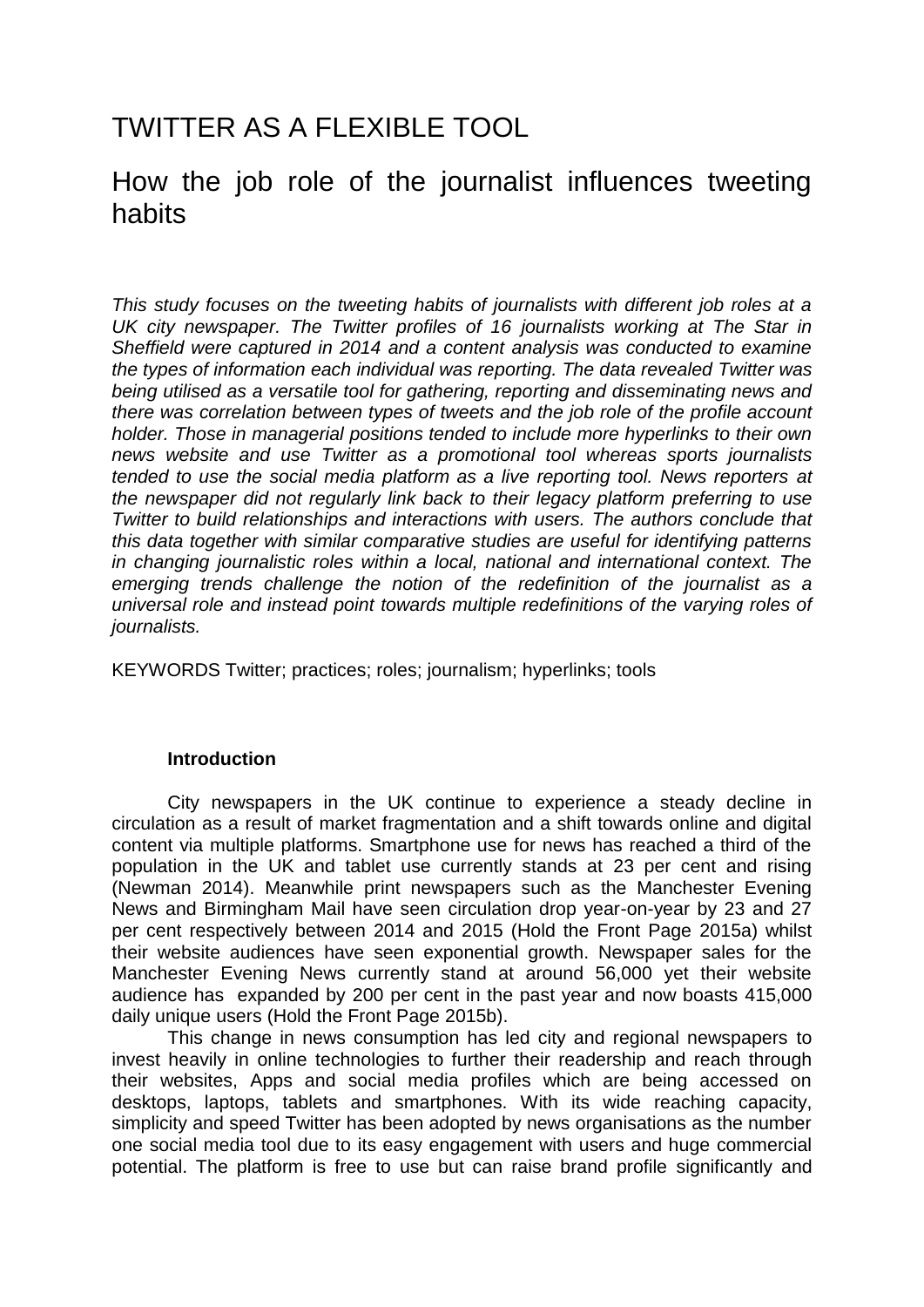more importantly, link thousands of users to revenue generating news websites. The Twitter explosion (Farhi 2009) of recent years has created an environment whereby the site is now considered a news platform as much as a social network (Hermida 2013) with 52 per cent of the user base getting their news from Twitter (Holcomb, Gottfried and Mitchell 2013).

UK journalists readily acknowledge that Twitter is an essential part of their everyday reporting toolkit (Oriella PR Network 2012; Cision 2013; Hermida 2013) and is impacting on the way in which they operate within traditional journalistic practices and norms (Dickinson 2011; Canter 2013, 2014). Yet research to date has largely focused on global breaking news events (Newman 2009; Bruno 2011; Vis 2013) or the practices of journalists working for national news organisations (Ahmed 2010; Noguera Vivo 2013) or American publishers (Artwick 2013; Reed 2013). Studies in the field of non-national UK newspapers are limited and have only just begun to identity emerging trends in journalists' Twitter use.

This paper seeks to build upon the research of one of its co-authors (Canter 2012; 2013; 2014) to develop a greater understanding of the tweeting habits of regional UK journalists, particularly how different reporting roles can lead to different Twitter practices.

#### **Changing practices**

Twitter is changing the way in which journalists gather, produce and disseminate news (Dickinson 2011), which is increasingly broken by the public (Blasingame 2011) but amplified and contextualised to a mass audience via the media (Murphy 2015). The BBC's Director of Global News said as early as 2006 that "news organisations do not own the news any more" (Allen 2006, 169) and instead journalists gather information on social media platforms from breaking news situations and use it as a marketing tool to disseminate news and link back to their legacy platforms (Broersma and Graham 2011; Raimondo Anselmino and Bertone 2013). The dilemma for journalists is how to sift through, and verify, the "rapid and easily accessible flow of information" (Bruno 2010, 6), in effect acting as a "human algorithm" (Aviles and Carvajal 2008).

This clearly changes the role of the journalist which in the pre-internet era was heavily entrenched in the notion of the gatekeeping fourth estate, an industry which could be relied upon to accurately report the news on behalf of the public. Post-Web 2.0 scholars refer to the journalists as curators (Charman 2007), gatewatchers (Bruns 2005), conversationalists (Gillmor 2006) and verifiers (Bruno 2011) rather than traditional gatekeepers. Yet journalists still have a significant role to play in adding value and context to the streams of information online rather than simply acting as filters. They must have active knowledge of the area, an ability to understand the material being assessed and be able to clearly communicate why particular items are important (Charman 2007). Furthermore they can use social media platforms - particularly Twitter due to its speed, reach and ease of use (Canter 2014) - to gather a wider range of voices and ideas and gain a new dimension in breaking news stories previously unavailable (Eltringham 2012).

These civic functions of engaging with, and providing, a platform for a plurality and diversity of voices are set within a commercial framework where news organisations are competing for increasingly fragmented audiences online. Twitter, along with other forms of social media, has therefore emerged as a method of building brand loyalty (Dickinson 2011) around legacy platforms such as newspapers. Canter (2013; 2014) argues that branding and promotion on regional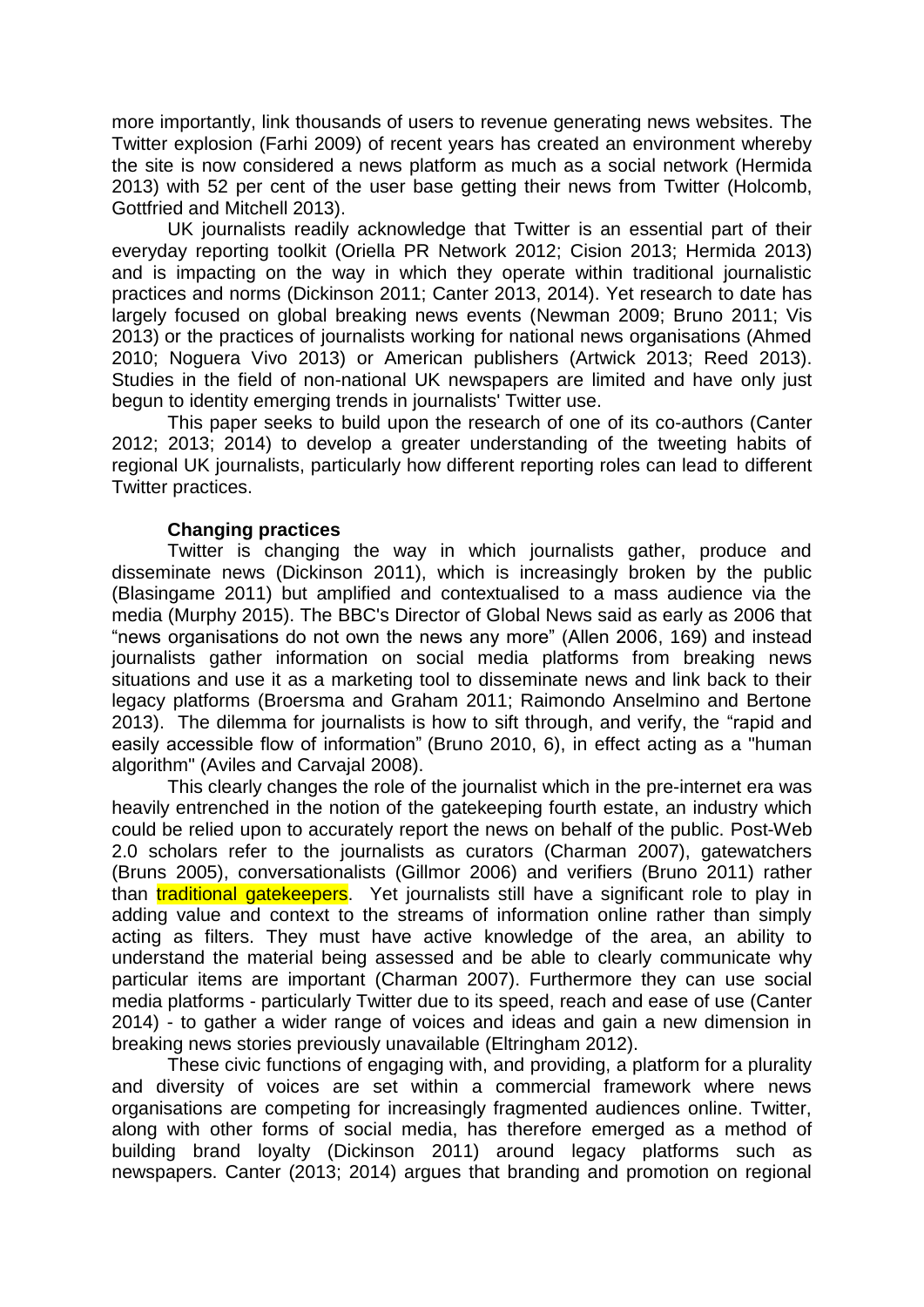newspaper Twitter profiles has split into two distinct approaches with "a traditional function for news organisations and a social function for journalists" (2013, 492). This is further supported by her 2014 research which illustrated how news organisation policy directs journalists to link to their legacy website. Yet this approach is only taken by news organisation accounts and editors, whilst individual journalists promote the brand at a much more nuanced level by "indirectly building a personal brand which is engaging for users to follow" (Canter 2014, 16), rather than by actively driving traffic to their news website.

These personal brands vary in scope from those who build a reputation for regular live tweeting, others who become celebrated for tweeting happy messages or engaging in sporting banter to a limited few who tweet family snapshots (Canter 2014). There is some evidence that journalists are breaking down traditional boundaries of objectivity and professionalisation by posting personal and sometimes subjective tweets commenting on the news or revealing their hobbies and interests (Lasorsa, Lewis and Holton 2012; Hermida 2013) using personality to create a following (Palser 2009; Marwick and boyd 2011). However there is still a swathe of journalists who set clear boundaries between their professional and personal persona when using Twitter as a reporting tool (Reed 2013; Gulyas 2013). In short, practice varies immensely amongst individuals but the dominating factor is that Twitter has become normalised into the working practices and routines of journalists albeit as a flexible tool, which can be adapted to suit a journalist's specific job role and individual preferences in relation to interaction (Canter 2013). This is acknowledged in Twitter's own guidelines to journalists (2013) which state:

Some reporters turn to Twitter as a virtual notebook using it to collect and provide real-time updates on breaking news events. Others use it as a way to point readers to their work or to share their perspective on a particular topic.

This raises further questions about the role of the journalist and the notion that the occupation is moving towards a universal role where each individual is expected to act as a multimedia reporter who takes on convergent activities (Quinn 2005). This is particularly prevalent in the regional press due to financial constraints from the aforementioned drop in circulation and shift in advertising revenue to alternative online platforms. Traditional print reporters are now redefined as 'multimedia' or 'digital' journalists and are expected to produce written copy for the newspaper, website and social media platforms plus headlines, captions, hyperlinks, photo, video and audio content. Similarly in traditional broadcast job roles journalists are expected to create content for multiple platforms including text, video and audio for websites and social media accounts together with their legacy platform.

Employers are looking for all-rounder applicants who can "hit the ground running" and work as a universal journalists with both written and digital skills (Canter 2015) no matter which sector of the industry they enter.

#### **Method**

The research sample was selected from the UK city newspaper, *The Star*, referred to locally as The Sheffield Star. The flagship newspaper and its associated website www.thestar.co.uk is owned by publisher Johnston Press which is the second largest regional newspaper company in the UK. *The Star* currently has a circulation of 21,437 (Hold the Front Page 2015c) in a city of 560,000 (Sheffield City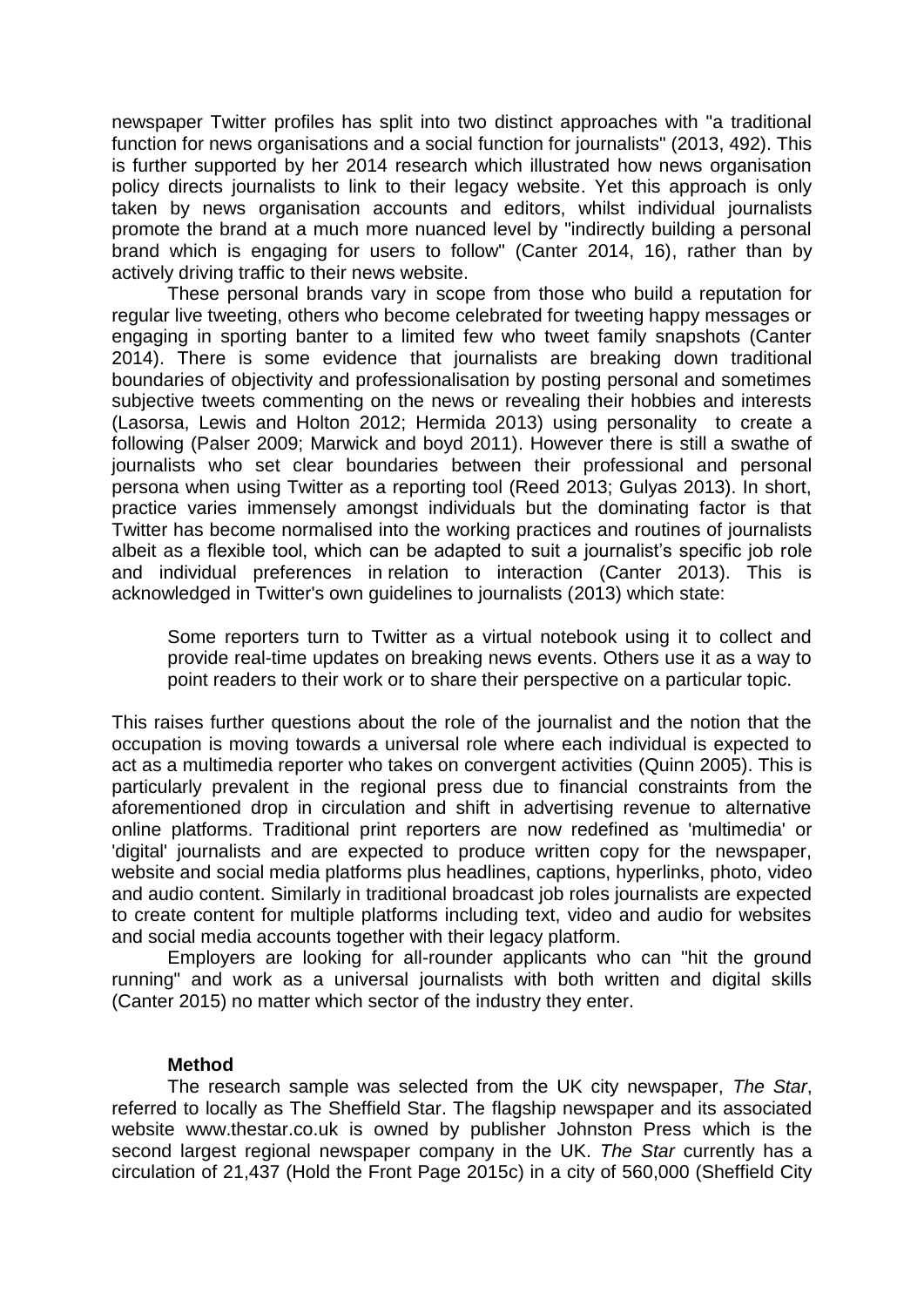Council 2015) and sales are currently down 12.7 per cent year-on-year. However its website has seen rapid growth and now receives 51,524 daily unique users (Hold the Front Page 2015b), an increase of 37 per cent year-on-year. *The Star* has a dedicated Twitter account @SheffieldStar which at the time of the research in 2014 had 28,995 followers. Sixteen journalists had Twitter accounts that identified them as employees of *The Star*.

The coding was used to identify how each account holder was using Twitter and a categorisation system was developed using Canter's (2013) prior content analysis research as a benchmark. The aim of this research was to build upon previous findings at two different UK regional newspapers in order to identify emerging trends amongst individual journalists. As Krippendorff (2004, 13) argues content analysis is an effective method for collecting data of "texts, images and expressions that are created to be seen, read and interpreted". In this research the individual tweets were the text, images and expressions that Krippendorff refers to and from these the researchers were able to provide a context and "reasonable interpretations" (Krippendorff 2004, 24) on the tweeting habits of different journalists.

The study involved a content analysis of all of the profiles of journalists who identified themselves as employed by *The Star* across a seven day period from Monday February 3rd to Sunday February 9th 2014, midnight to midnight. To capture all of the tweets from the 16 accounts free online software SnapBird (2013) was used, which enables users to search through an individual Twitter profile from the present all the way back to the very first tweet they posted. This was a much more effective way of capturing tweets than the process used in the previous comparative research (Canter 2013) which captured tweets direct from Twitter by cutting and pasting them into a Word document which was "problematic due to the large volume of data" (Canter 2013, 476) and Twitter's inability to recall a large number of tweets from one profile's timeline. However in the time between the two research projects SnapBird had emerged as a more proficient data-gathering tool enabling large amounts of tweets to be captured quickly for coding.

Once the tweets had been collected they were coded one user at a time taking reference from Canter (2013) and using a dominant coding system so each tweet was only coded into one category. Initially the coding process had the following categories: traditional story / link, external link (to a site outside of *The Star*'s website), personal, interaction, reader participation (where the journalist specifically asked for the readers/followers participation) and live news. The coding system was tested with a second coder and this resulted in the combination of the personal and interaction categories as these interactive exchanges were personal in nature and involved conversing with either a fellow journalist, work colleague or reader/follower. The researcher then coded all of the tweets collected from 16 journalists (564 tweets in total). Two journalists Mike Russell (@mikerussell2) and Richard Blackledge (@rblackedge) did not tweet during the one week period and it was not identified whether they were on annual leave during this period or not.

#### **Tweeting Habits**

A total of 564 tweets were posted in the data sample of one week across the 16 accounts. On average a total of 35 tweets were sent out per user, equating to an average of 5 a day per user. However two accounts were inactive during the sample period meaning that a higher tweet rate of 40 tweets per user per week or 5.7 per user per day was recorded.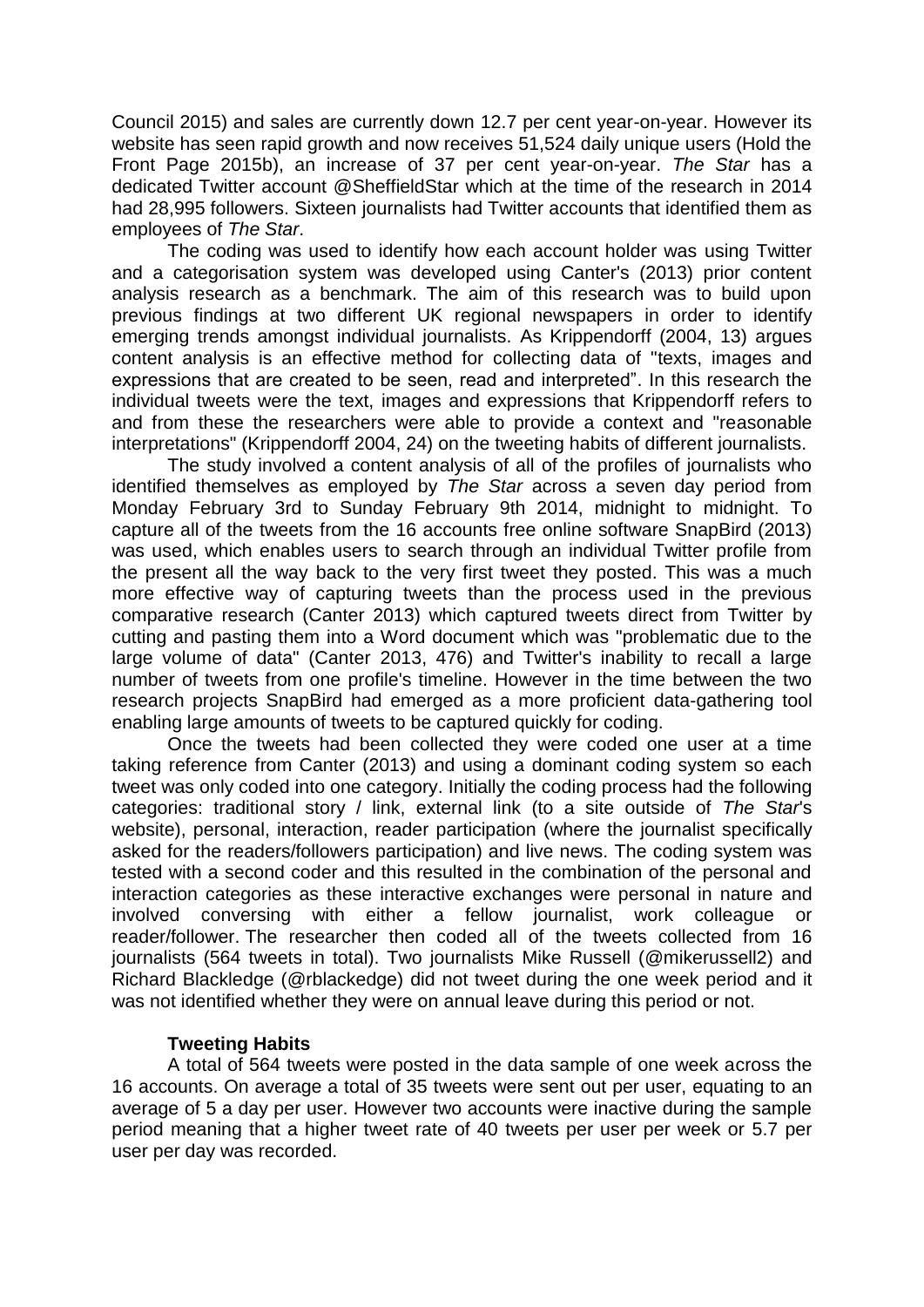#### INSERT FIGURE 1 HERE

Amongst *The Star* journalists, there were some who tweeted far more frequently than others. For example Nik Brear (@nikbrear), whose Twitter biography describes her as a digital journalist and videographer, tweeted just once during the timeframe. By way of contrast digital editor Graham Walker (@GW1962) tweeted 129 times during the same period. As Figure 2 illustrates the staff to tweet most frequently were all in senior roles including the digital editor, night editor and editor. These were followed by the sports reporters, but on average the news reporters tweeted the least during the sample period.

Nearly half of all of the tweets across all of the profiles were personal / interaction which involved sharing personal insights or opinions or responding to followers, revealing the informal nature of communication on Twitter. The second most frequent type of tweet was traditional story / link which made up almost a quarter of all posts and replicated the established way of formally and objectively presenting the news with a link to the news organisation website for the full story. Only 14 per cent of all tweets were about live news, and these mostly originated from the sports journalists reporting live from matches. Very few journalists linked to external websites, bar the digital editor, and only four per cent of tweets actively sought reader participation, which reinforces the view that Twitter is a tool for brand promotion rather than wider collaboration.

#### INSERT FIGURE 2 HERE

The variety of tweets sent out by individual journalists, summarised in Figure 3, demonstrates that there is a difference in tweeting habits depending on the job role of the individual. Secondly, there are a certain number of things that all of the journalists do, at least in some capacity.

#### INSERT FIGURE 3 HERE

#### *Traditional Versus Personal*

The sample reveals that those in more senior positions, such as the digital editor, editor and readers' champion, are more likely to tweet a higher percentage of traditional tweets with links. This is likely to be due to their increased awareness of company commercial imperatives and social media policy, which focuses on promoting the brand and driving traffic to the website. Whereas individual journalists are more focused on journalistic practices such as breaking news and news gathering, and concentrate on building their own personal brand and following rather than promoting the company. Individual journalists rarely linked back to *The Star* website or their own individual stories confirming findings by Canter (2014) that UK regional journalists use relatively few links in their tweets and it is not routine practice to link to the legacy website despite company guidance stating staff should do so.

Instead the figures reveal that general news and sports reporters tend to tweet more personal and interactive posts than any other type. These could be comments on the news or responding to followers. In doing so they are developing a personal brand which is engaging for users to follow rather than simply overtly selfpromoting their stories which in turn indirectly promotes their news organisation. As Canter (2014) also demonstrated journalists on regional newspapers do not use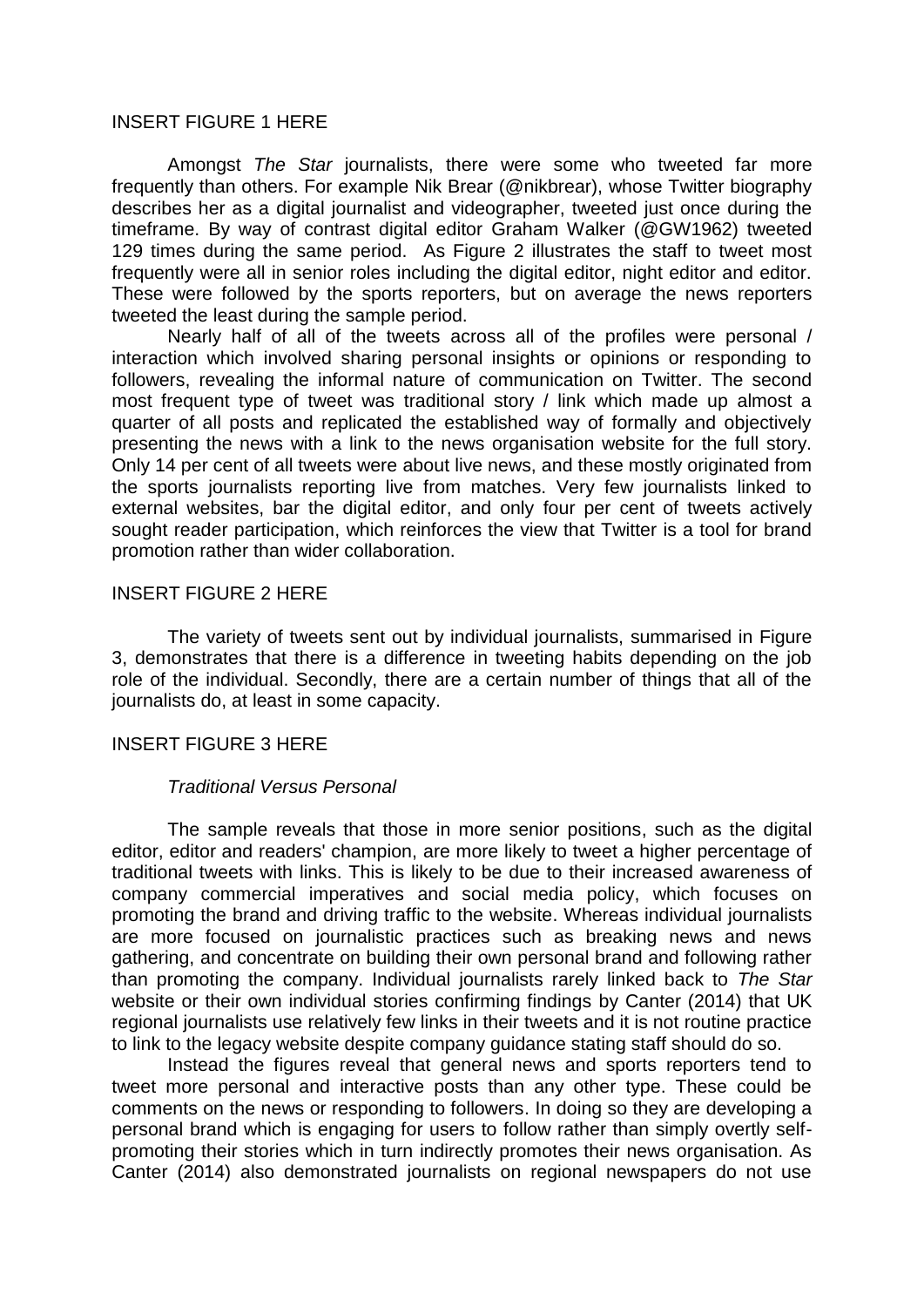Twitter to promote their own content and drive traffic but leave this to senior staff and the company official feeds which are often automated RSS feeds.

Furthermore, the data in this study shows the editor of *The Star* James Mitchinson (@JayMitchinson) took a mixed method approach combining traditional and personal content. The editor was the second most prolific tweeter, posting an average of 11 tweets per day. He used a mixture of traditional tweets with links to promote his journalists' stories and drive traffic back to the company website with more personal interactive tweets often giving opinion on stories. In some cases a personal comment was integrated into the traditional link, for example:

@JayMitchinson: TV Corrie's Bill Roache cleared of all charges: [link] So an innocent man has had his name dragged through the mud! #crazy

This approach blends the traditional function of reporting the news and promoting the legacy brand with a more personable approach which moves away from journalistic norms of objectivity. This enables the editor to demonstrate that his news organisation is quick and accurate with breaking the news whilst also setting the tone of the news organisation by coupling his informative tweets with personality and comment.

#### *Live Tweeting*

The use of Twitter as a tool to report live from events was evident in this study particularly amongst the sports reporters. The majority of tweets by Dom Howson (@DomHowson) and Paul Thompson (@TommoOwls) - Sheffield United and Sheffield Wednesday correspondents respectively - were live updates tweeting team news, press conference quotes and game updates using relevant hashtags. Many of these local football matches were not televised so the journalists were able to keep supporters up to date by live tweeting match reports.

The findings of Canter's similar research (2014) at the Bournemouth *Daily Echo* found contrary results, as sports reporters did not live tweet as much as news reporters. However this was due to the *Daily Echo* website hosting its own live match blog and Twitter was used for match highlights rather than a rolling commentary. So in essence the practice of live coverage, albeit using different online tools, was the same in both studies. The night editor at *The Star* (@RichardFidler) also had a reasonable amount of live tweets (around a quarter). This may have been due to his role as the only staff member on duty at night and therefore tasked with breaking any live news on Twitter.

However live tweeting amongst reporters was far less prevalent at *The Star* than at the *Daily Echo* where 57 per cent of reporters live tweeted regularly and this practice appeared to be a base requirement even if accounts were not active in any other way (Canter 2014). This illustrates the varying practices between regional newspapers and news organisations (*Daily Echo* is owned by Newsquest) in the UK.

#### *Combining Practices*

The most prolific tweeter in the study was digital editor Graham Walker (@GW1962) who tweeted an average of 18 tweets a day and had the most varied range of tweet types. In his role as digital editor he spent time promoting the newspaper website through traditional tweets and links but also shared content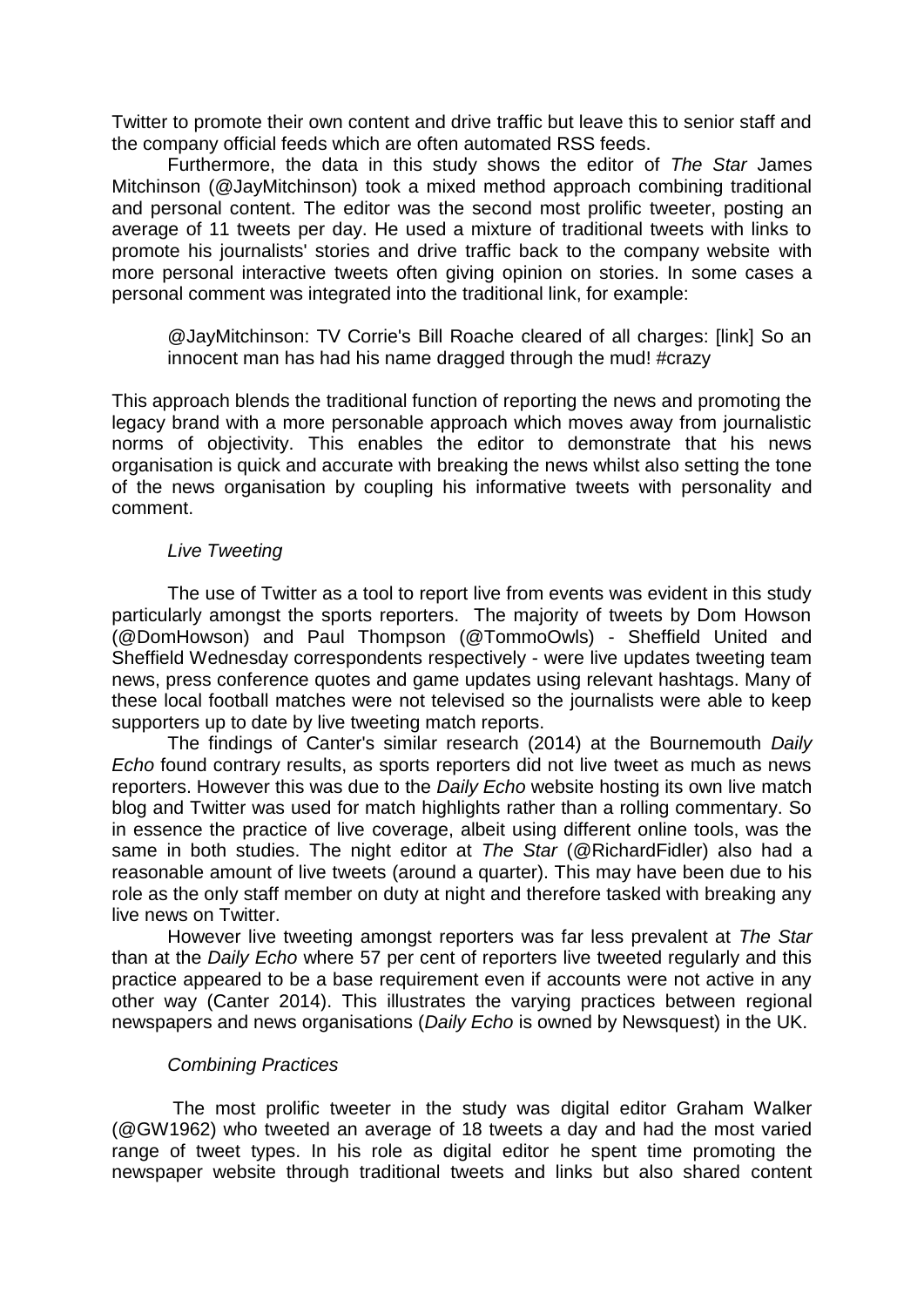through external links, something absent from most other staff tweeting activity. These were often breaking news items concerning movies or concerts from around the world as well as topical information that was trending on Twitter and trade news. He also ran competitions for readers to win tickets to local concerts, events and film screenings demonstrating that his role was partly a promotional and marketing one rather than focusing on hard news. For example:

GW1962: New editors appointed at Trinity Mirror titles: Move follows previous editor's promotion to MD: [link]

@GW1962: BREAKING: #Sheffield indie rock superstars @ArcticMonkeys to headline @OfficialRandL – full details @SheffieldStar [link]

In his role as digital editor Graham Walker operated as a disseminator of external news rather than simply a news breaker. He also had the largest amount of audience participation tweets as he tried to engage users in competitions and promotions.

#### *Common Practice*

Moving away from specific job roles the findings indicate that almost all of the journalists working for *The Star* use Twitter for a range of activities although some types are used more or less than others. News and sports reporters, as well as more senior staff, actively tweet as a part of their job role during their working week. Apart from a select few, all of the journalists were posting links to *The Star's* website, albeit sporadically, as well as interacting with followers and live tweeting.

However with the exception of the digital editor, encouraging reader participation, along with linking to external websites, were particularly weak amongst staff. This indicates that to a certain extent journalists are still operating in a traditional gatekeeper manner and are reluctant to engage their audiences in participation or share material from outside sources. Journalists may interact and respond to users in a reactive fashion but they are less likely to initiate conversations with users directly.

#### **Conclusion**

This study further illustrates the versatile nature of Twitter as an adaptable tool for journalists which can operate as a flexible friend depending on the nature of a journalist's job role. The lack of protocol or formality around Twitter use has led to journalists creating their own tweeting style which crosses boundaries between personality and professionalism, and objectivity and comment sometimes all within the same tweet.

For some, particularly those in more senior positions, it is a valuable tool for legacy brand promotion and driving website traffic, whilst for individual reporters it is a means to break news first and build personal relationships and interactions with readers. This supports prior research which emphasises the marketing value of Twitter for news organisations (Broersma and Graham 2011; Dickinson 2011; Raimondo Anselmino and Bertone 2013). This sits alongside its more personal, social function for individual journalists who engage users through more informal tweets (Canter 2014), often breaking down traditional boundaries of objectivity in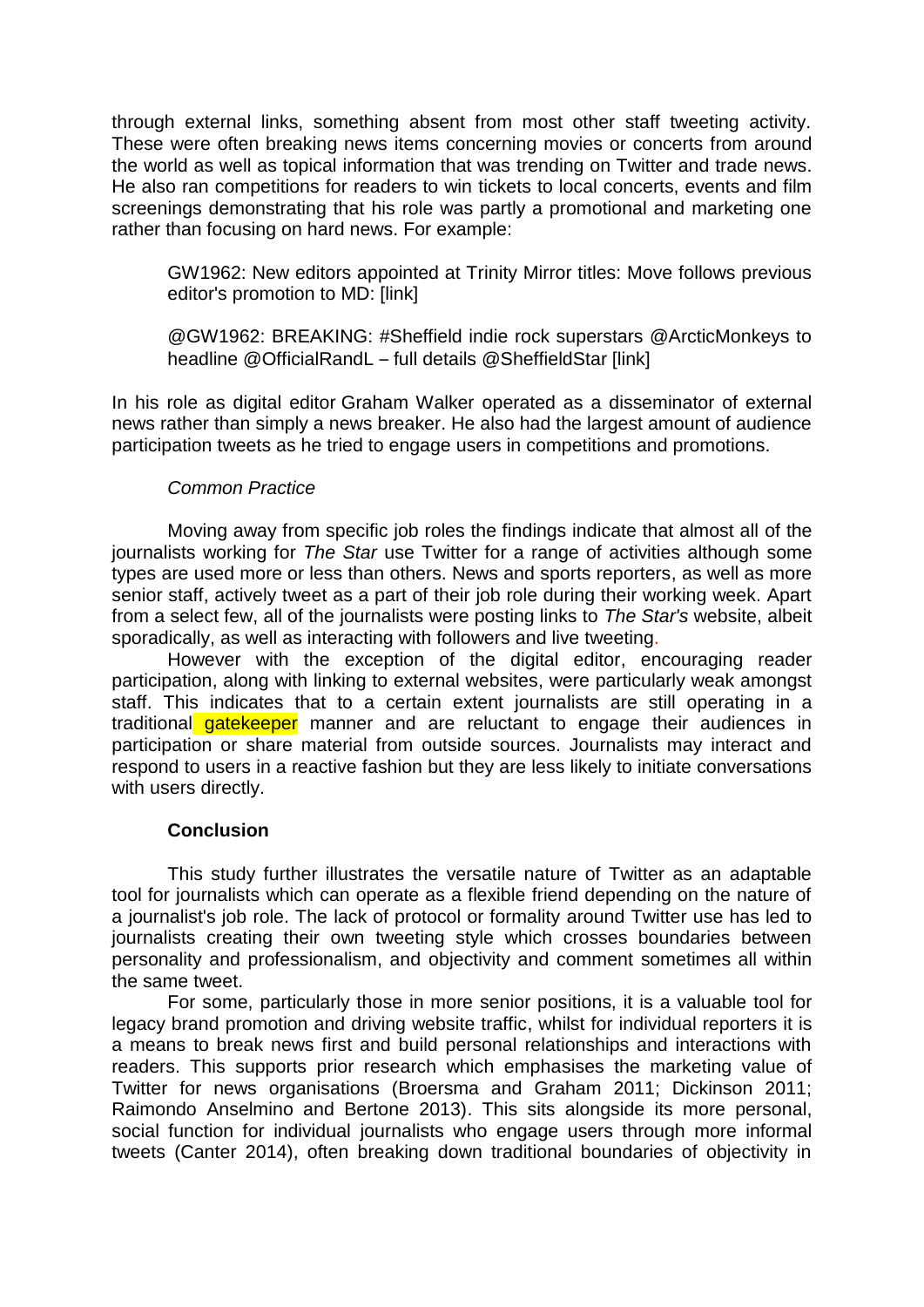doing so (Lasorsa, Lewis and Holton 2012; Hermida 2013), and using personality to create a loyal following (Palser 2009; Marwick and Boyd 2011).

The aforementioned parallels between this research and similar data gathered at national and international news organisation indicates that the findings are not limited to a snapshot of one UK city newspaper and have wider implications for the ways in which we understand the tweeting habits of journalists, whether they be local or global in status.

Furthermore the notion of the universal journalist is challenged in this fluid ecosystem as there are numerous adaptations of practice still emerging and journalists are constantly redefining themselves on Twitter as live news commentators, news disseminators, news responders, reader gauges, tone setters, brand ambassadors and more besides.

It is therefore pertinent for scholars and journalism educators to keep abreast of these changes within the digital landscape to enable them to educate and inform future generations of journalists wading into the increasingly murky and rapid waters of journalism online. The role of the **traditional gatekeeper** is awash with change and it is important for academics to understand the multiple contemporary roles of journalists in order to provide an accurate and pragmatic context for journalism students.

Research in this evolving field should continue to identify where established practices are settling and where they are simply momentarily trending. Currently the emerging practices appear to be in legacy brand promotion and live reporting but the less clearly defined areas of user interactions (whether it be with readers, sources or other journalists), comment and personal disclosure warrant further exploration.

#### **References**

- Ahmed, Ali Nobil. 2010. "Is Twitter a Useful Tool for Journalists?" *Journal of Media Practice* 11 (2): 145-155.
- Allen, Stuart. 2006. *Online News: Journalism and the Internet.* New York: Open University Press.
- Artwick, Claudette. 2013. "Reporters on Twitter." *Digital Journalism* 1 (2): 212-228.
- Aviles, Joe Alberto Garcia and Carvajal, Miguel. 2008. "Integrated and Cross-Media Newsroom Convergence." *Convergence: The International Journal of Research into New Media Technologies* 14 (2): 221-239.
- Blasingame, Dale. 2011. "Twitter first: Changing TV News 140 Characters at a Time." Paper presented at the 12<sup>th</sup> International Symposium on Online Journalism, Austin, November 21-24.
- Broersma, Marcel, and Todd Graham. 2011. "Social Media as Beat: Tweets as News Source during the 2010 British and Dutch Elections." Paper presented at the Future of Journalism Conference, Cardiff, September 8-9.
- Bruno, Nicola. 2011. "Tweet First, Verify Later. How Real Time Information is Changing the Coverage of Worldwide Crisis Events." Oxford: Reuters Institute for the Study of Journalism, University of Oxford. [http://reutersinstitute.politics.ox.ac.uk/about/ news/item/article/tweet](http://reutersinstitute.politics.ox.ac.uk/about/%20news/item/article/tweet-first-verify-later-new-fell.html)[first-verify-later-new-fell.html](http://reutersinstitute.politics.ox.ac.uk/about/%20news/item/article/tweet-first-verify-later-new-fell.html)
- Bruns, Axel. 2005. *Gatewatching: Collaborative Online News Production*. New York: Peter Lang Publishing.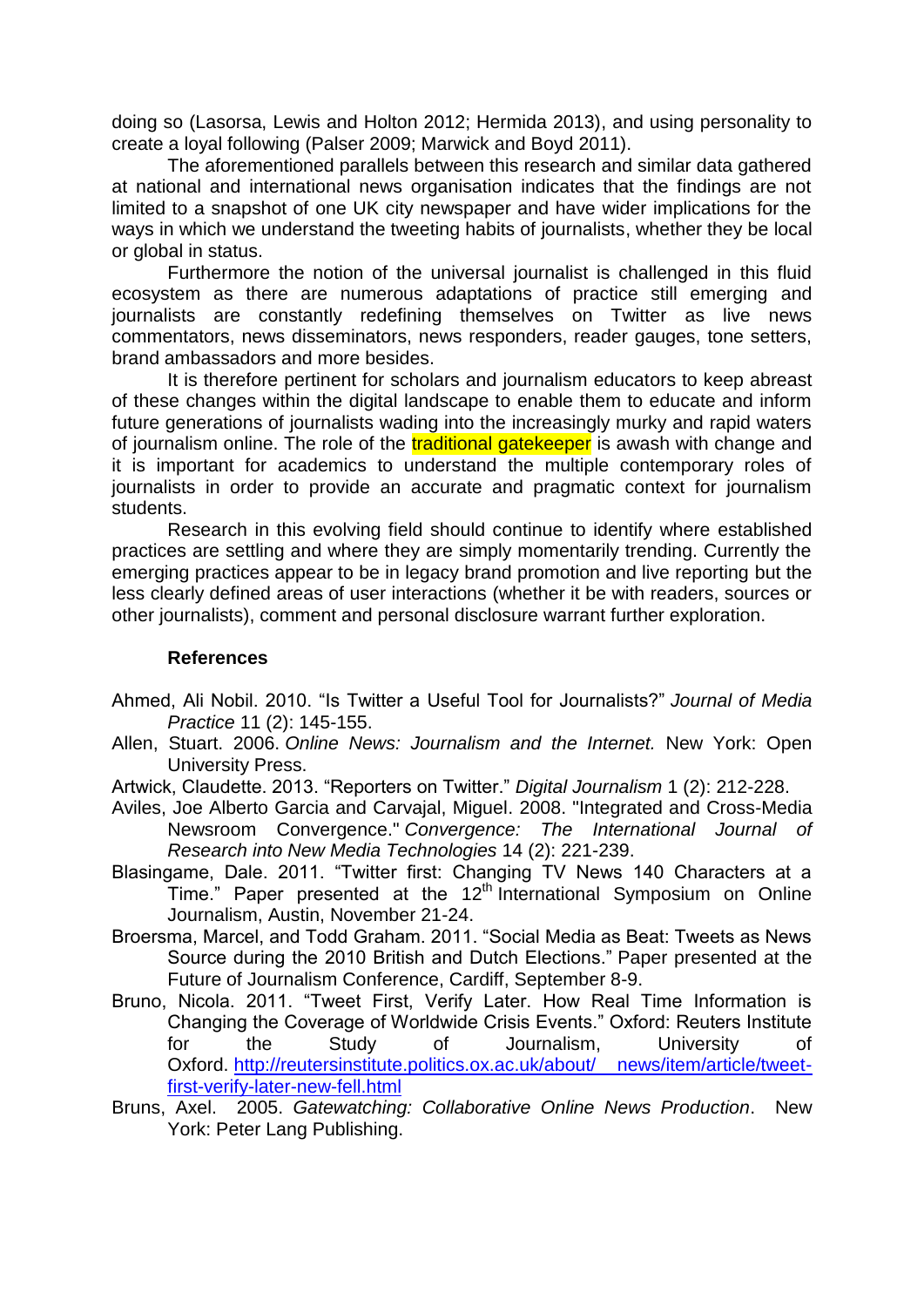- Canter, Lily. 2012. "Web 2.0 and the Changing Relationship between Newspaper Journalists and their Audiences." PhD diss., The University of Sheffield. [http://etheses.whiterose.ac.uk](http://etheses.whiterose.ac.uk/)
- Canter, Lily. 2013. "The Interactive Spectrum: The Use of Social Media in UK Regional Newspapers." *Convergence: The International Journal of Research into New Media Technologies* 19 (4): 474-495.
- Canter, Lily. 2014. "Personalised Tweeting: The Emerging Practices of Journalists on Twitter." *Digital Journalism*. [http://www.tandfonline.com/eprint/](http://www.tandfonline.com/eprint/USBS7KJtCPhRkbZKttQK/full#.VGn0uPmsV8E ) [USBS7KJtCPhRkbZKttQK/full#.VGn0](http://www.tandfonline.com/eprint/USBS7KJtCPhRkbZKttQK/full#.VGn0uPmsV8E ) uPmsV8E
- Canter, Lily. 2015. "The value of journalism accreditation." Paper presented at the Association of Journalism Education Annual Conference, Greenwich, June25- 26.
- Charman, Suw. 2007. "The Changing Role of Journalists in a World Where Everyone Can Publish." *The Freedom of Expression Project*. http://www.freedomofexpression.org.uk/resources/the+changing+role+of+jour nalists+in+a+world+where+everyone+can+publish
- Cision. 2013. "Social Journalism Study." [http://www.cision.com/us/2013/12/how](http://www.cision.com/us/2013/12/how-journalists-view-pr-and-social-media/)[journalists-view-pr-and-social-media/.](http://www.cision.com/us/2013/12/how-journalists-view-pr-and-social-media/)
- Dickinson, Roger. (2011) "The Use of Social Media in the Work of Local Newspaper Journalists." Paper presented at the Future of Journalism Conference, Cardiff, September 8-9.
- Eltringham, Matthew. 2012. "How has Social Media Changed the Way Newsrooms Work?" *BBC College of Journalism*. http://www.bbc.co.uk/blogs/blogcollegeofjournalism/posts/How-has-socialmedia-changed-the-way-newsrooms-work
- Farhi, Paul. 2009. "The Twitter Explosion." *American Journalism Review* 31 (3): 26- 31.
- Gillmor, Dan. 2006. *We the Media: Grassroots Journalism by the People for the People*. Farnham, O'Reilly.
- Gulyas, Agnes. 2013. "The Influence of Professional Variables on Journalists' Uses and Views of Social Media." *Digital Journalism* 1 (2): 270-285.
- Hermida, Alfred. 2013. "#Journalism." *Digital Journalism* 1 (3): 295-313.
- Holcomb, Jess, Jeffrey Gottfried, and Amy Mitchell. 2013. "News Use Across Social Media Platforms." *Pew Research Center*. http://www.journalism.org /2013/11/14/news-use-across-social-media- platforms/
- Hold the Front Page. 2015a. "Sunday Titles See Monthly Circulation Boost." *Hold the Front Page*. http://www.holdthefrontpage.co.uk/2015/news/sunday-titles-seemonthly-circulation-boost/
- Hold the Front Page. 2015b. " ABCs: MEN Trebles Audience to Top Regional Website Table." *Hold the Front Page*. http://www.holdthefrontpage.co.uk /2015/news/abcs-most-read-regional-newspaper-website-in-reader-boost-ofnearly-200pc/
- Hold the Front Page. 2015c. "ABCs: All the Figures for Regional Dailies." *Hold the Front Page.* http://www.holdthefrontpage.co.uk/2015/news/abcs-all-thefigures-for-regional-dailies/
- Krippendorff, Klaus. 2004. *Content Analysis: An Introduction to its Methodology.* Thousand Oaks, Sage.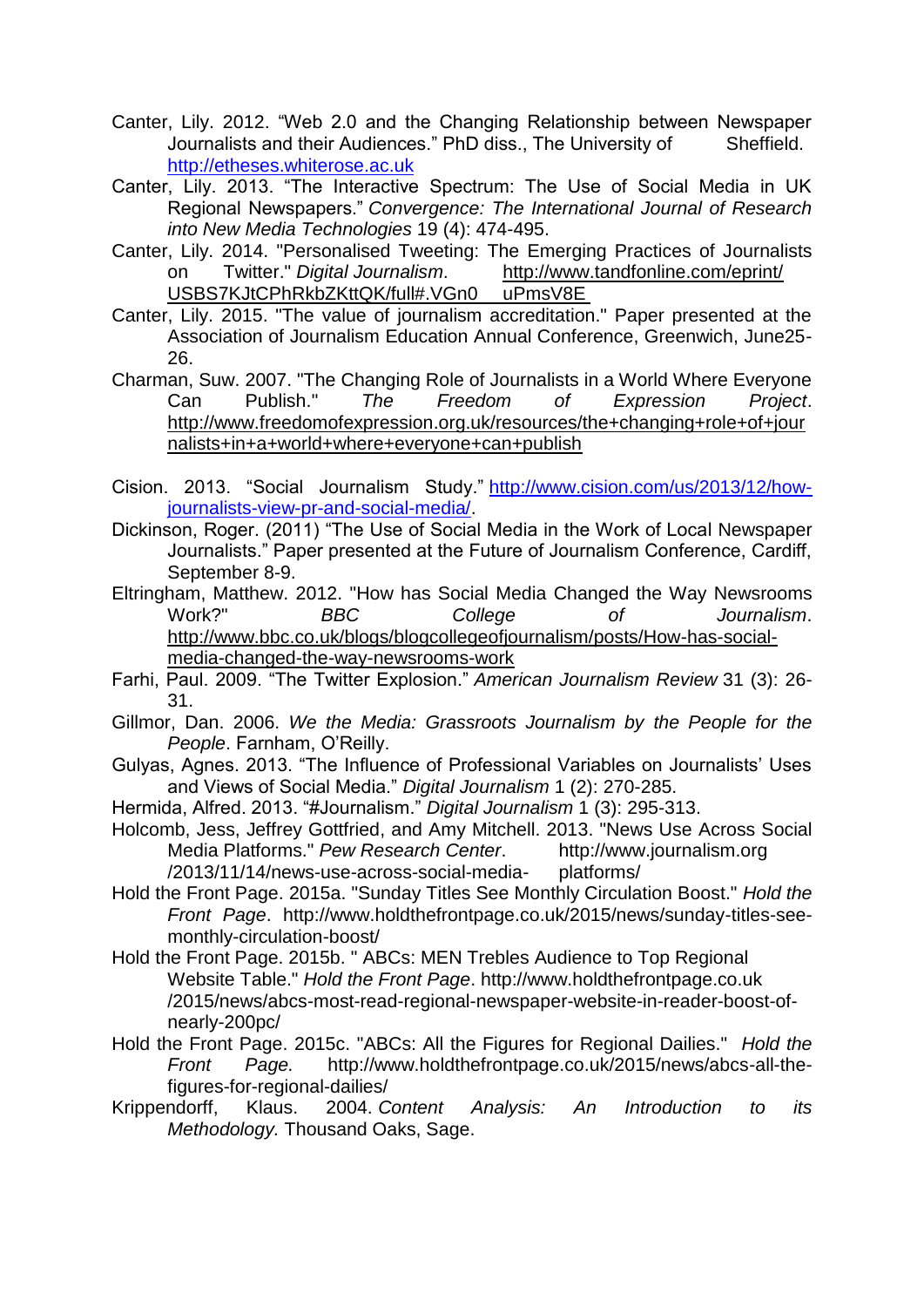- Lasorsa, Dominic, Seth Lewis, and Avery Holton. 2012. "Normalizing Twitter: Journalism Practice in an Emerging Communication Space." *Journalism Studies* 13 (1):19-36.
- Marwick, Alice and boyd, Danah. 2011. "I Tweet Honestly, I Tweet Passionately: Twitter Users, Context Collapse and the Imagined Audience*.*" *New Media and Society* 13 (1): 114-133.
- Murphy, John. 2015. "Twitter Monitoring." Paper presented at the Association of Journalism Education Annual Conference, Greenwich, June 25-26.
- Newman, Nic. 2009. "The Rise of Social Media and its Impact on Mainstream Journalism." Oxford: Reuters Institute for the Study of Journalism, University of Oxford[.http://thomsonreuters.com/content/media/white\\_papers/487784](http://thomsonreuters.com/content/media/white_papers/487784)
- Newman, Nic. 2014. "Digital News Report." Reuters Institute for the Study of Journalism. http://www.digitalnewsreport.org/survey/2014/
- Noguera Vivo, Jose Manuel. 2013. "How Open are Journalists on Twitter? Trends Towards the End-User Journalism." *Communication & Society* 26 (1): 93-114.
- Oriella PR Network. 2012. "The Influence Game: How News is Sourced and Managed Today." The Oriella PR Network Global Digital Journalism Study, 2012[.http://www.oriellaprnetwork.com/sites/default/files/research/Oriella%20D](http://www.oriellaprnetwork.com/sites/default/files/research/Oriella%20Digital%20Journalism%20Study%202012%20Final%20US.pdf) [igital%20Journalism%20Study%202012%20Final%20US.pdf.](http://www.oriellaprnetwork.com/sites/default/files/research/Oriella%20Digital%20Journalism%20Study%202012%20Final%20US.pdf)

Palser, Barb (2009). *Hitting the Tweet Spot*. American Journalism Review, April/May.

- Raimondo Anselmino, Natalia, and Mauro Bertone. 2013. "Press and Social Networking Services in the Internet." *Brazilian Journalism Research* 9 (2): 88- 109.
- Reed, Sada. 2013. "American Sports Writers' Social Media Use and its Influence on Professionalism." *Journalism Practice* 7 (5): 555-571.
- Sheffield City Council. 2015. "Sheffield Population Estimates." *Sheffield City Council*. https://www.sheffield.gov.uk/your-city-council/sheffield-profile/population-andhealth/population-estimates.html
- Twitter. 2013. "Twitter for Newsrooms and Journalists." *Twitter*. https://media.twitter.com/best-practice/for-newsrooms-and-journalists
- Vis, Farida. 2013. "Twitter as a Reporting Tool for Breaking News." *Digital Journalism* 1 (1): 27-47.

Lily Canter and Daniel Brookes Sheffield Hallam University Media, Arts and Communication Cantor Building 153 Arundel Street **Sheffield** S1 2NU

www.shu.ac.uk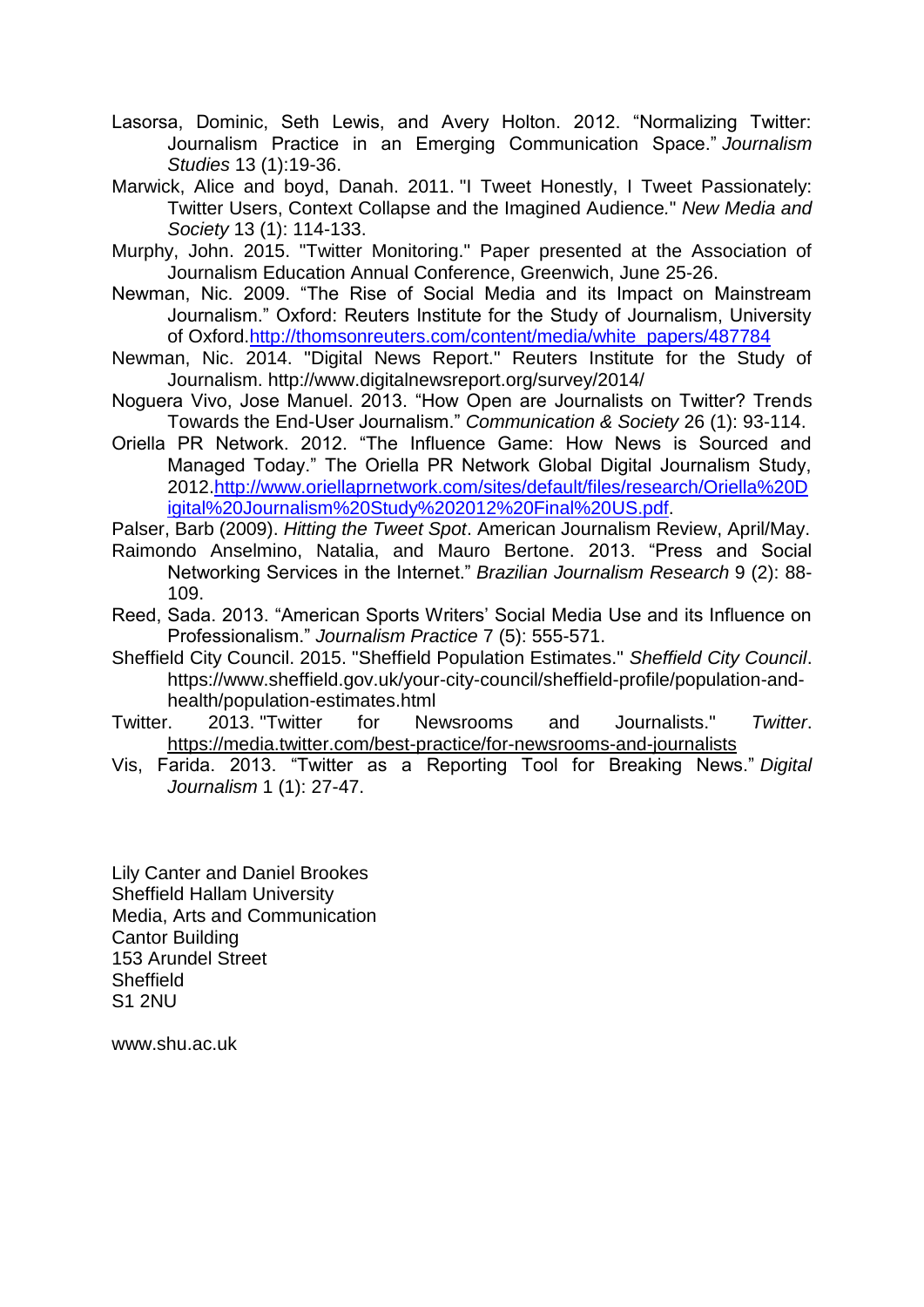# **Figures**

# **Figure 1: Total number of tweet types**

| Type of tweet            | Quantity | Percentage |
|--------------------------|----------|------------|
| Personal / interaction   | 269      | 48%        |
| Traditional story / link | 127      | 22%        |
| Live news                | 81       | 14%        |
| External link            | 67       | 12%        |
| Reader participation     | 20       | 4%         |

# **Figure 2: Total number of tweets per user**

| <b>Twitter handle</b> | Job role                  | <b>Number of tweets</b> |
|-----------------------|---------------------------|-------------------------|
| GW1962                | <b>Digital Editor</b>     | 129                     |
| JayMitchinson         | Editor                    | 80                      |
| RichardFidler         | <b>Night Editor</b>       | 68                      |
| Westerdale10          | <b>Sports Reporter</b>    | 60                      |
| E Beardmore           | Reporter                  | 41                      |
| JamesShield1          | <b>Sports Reporter</b>    | 40                      |
| DannyHall04           | <b>Sports Reporter</b>    | 36                      |
| Starcourtrep          | Reporter                  | 24                      |
| MollyGraceLynch       | Reporter                  | 24                      |
| <b>TommoOwls</b>      | <b>Sports Reporter</b>    | 19                      |
| DomHowson             | <b>Sports Reporter</b>    | 16                      |
| NancyFielder          | Readers' Champion         | 15                      |
| Rmarsden Star         | <b>Political Reporter</b> | 4                       |
| <b>NikBrear</b>       | <b>Digital Journalist</b> |                         |
| MikeRussell2          | <b>Education Reporter</b> | 0                       |
| Rblackledge           | Reporter                  | 0                       |

**Figure 3: Types of tweets**